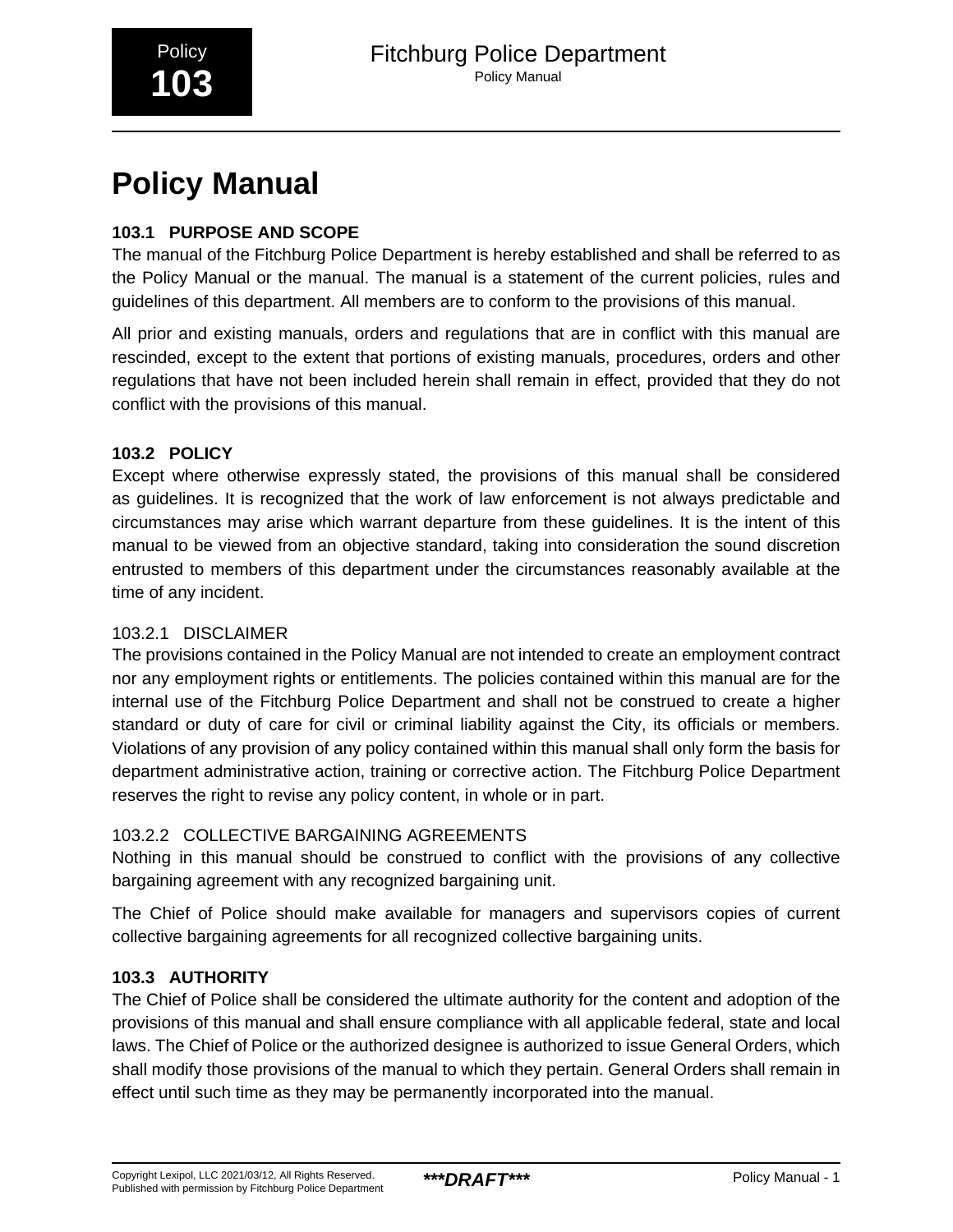Policy Manual

#### **103.4 DEFINITIONS**

The following words and terms shall have these assigned meanings throughout the Policy Manual, unless it is apparent from the content that they have a different meaning:

**Adult** - Any person 18 years of age or older except that for purposes of investigating or prosecuting a person who is alleged to have violated any state or federal criminal law or any civil law or municipal ordinance, "adult" means a person who has attained 17 years of age (Wis. Stat. § 938.02(1)).

**Child/Juvenile** - Any person, without further qualification, who is less than 18 years of age. Any person who has attained 17 years of age, and for purposes of investigating or prosecuting, is alleged to have violated state or federal criminal law or any civil law or municipal ordinance is not a juvenile (Wis. Stat. § 938.02(10m)).

**City** - The City of Fitchburg.

**CFR** - Code of Federal Regulations.

**Non-sworn** - Employees and volunteers who are not sworn peace officers.

**Department/FPD** - The Fitchburg Police Department.

**Employee/personnel** - Any person employed by the Department.

**LESB** - The Wisconsin Law Enforcement Standards Board.

**Manual** - The Fitchburg Police Department Policy Manual.

**May** - Indicates a permissive, discretionary or conditional action.

**Member** - Any person employed or appointed by the Fitchburg Police Department, including:

- Full-time or part-time employees
- Sworn peace officers
- Reserve, auxiliary officers
- Non-sworn employees
- Volunteers

**Officer** - Those employees, regardless of rank, who are sworn peace officers of the Fitchburg Police Department.

**On-duty** - A member's status during the period when he/she is actually engaged in the performance of his/her assigned duties.

**Order** - A written or verbal instruction issued by a superior.

**Peace officer** - Any person employed by the state or any political subdivision of the state, for the purpose of detecting and preventing crime and enforcing laws or ordinances and who is authorized to make arrests for violations of the laws or ordinances that the person is employed to enforce. The term includes sworn full-time and part-time officers who perform the duties of a peace officer.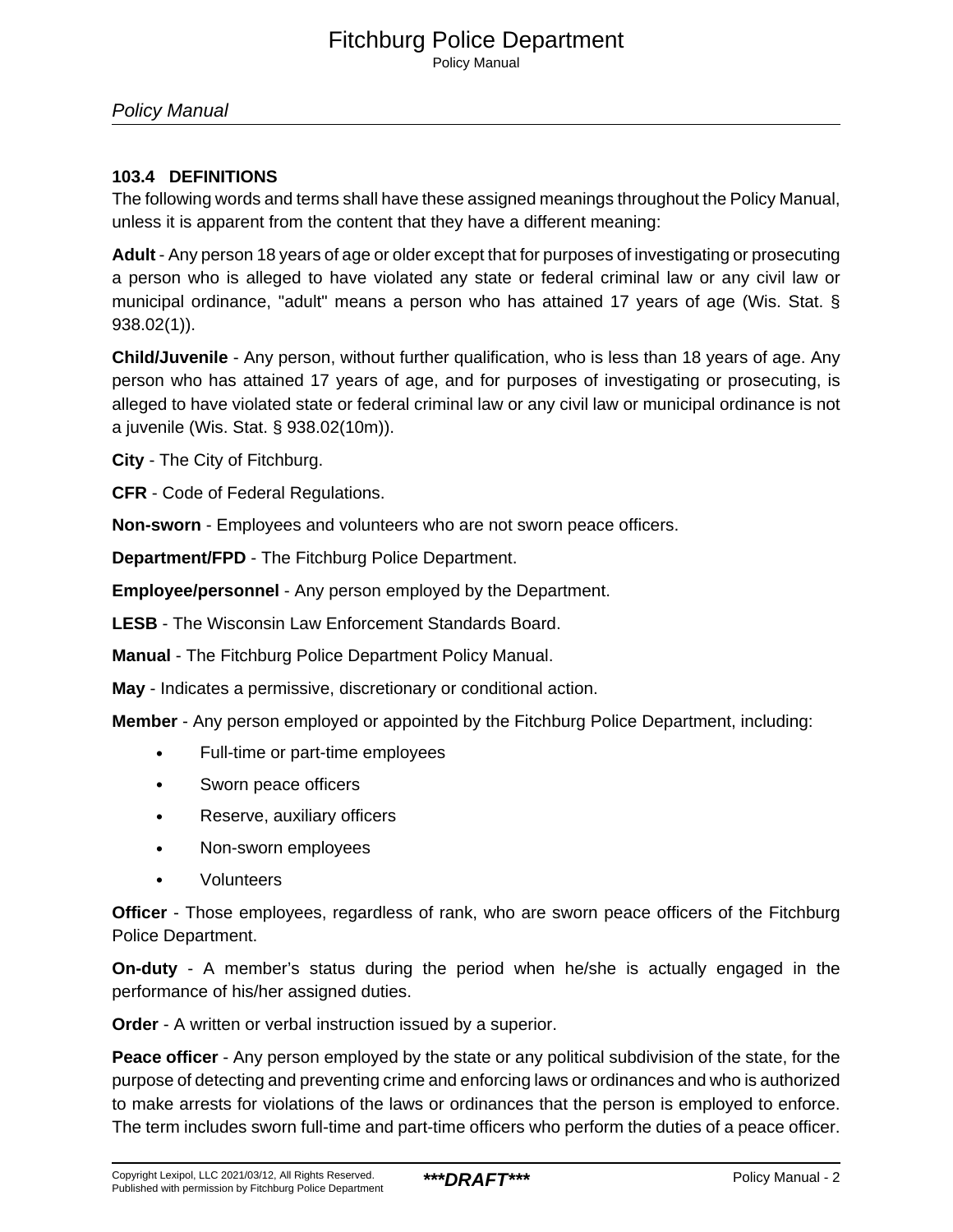# Fitchburg Police Department

Policy Manual

**Rank** - The title of the classification held by an officer.

**Shall or will** - Indicates a mandatory action.

**Should** - Indicates a generally required or expected action, absent a rational basis for failing to conform.

**Section Commander** - This indicates the commander of a major section of the police department (i.e. Administration, Patrol, Support Services). Typically, the lieutenant position or higher are the section commanders.

**Supervisor** - A person in a position of authority that may include responsibility for hiring, transfer, suspension, promotion, discharge, assignment, reward or discipline of other department members, directing the work of other members or having the authority to adjust grievances. The supervisory exercise of authority may not be merely routine or clerical in nature but requires the use of independent judgment.

The term "supervisor" may also include any person (e.g., officer-in-charge, lead or senior worker) given responsibility for the direction of the work of others without regard to a formal job title, rank or compensation.

When there is only one department member on-duty, that person may also be the supervisor, except when circumstances reasonably require the notification or involvement of the member's off-duty supervisor or an on-call supervisor.

**TIME** - The Wisconsin Transaction Information for the Management of Enforcement system.

**USC** - United States Code.

**WisDOC** - The Wisconsin Department of Corrections.

**WisDOJ** - The Wisconsin Department of Justice.

**WisDOJ TSB** - The Wisconsin Department of Justice Training and Standards Bureau.

**WisDOT** - The Wisconsin Department of Transportation.

**WILENET** - The Wisconsin Law Enforcement Network.

#### **103.5 ISSUING THE POLICY MANUAL**

An electronic version of the Policy Manual will be made available to all members on the department network for viewing and printing. No changes shall be made to the manual without authorization from the Chief of Police or the authorized designee.

Each member shall acknowledge that he/she has been provided access to, and has had the opportunity to review the Policy Manual and General Orders. Members shall seek clarification as needed from an appropriate supervisor for any provisions that they do not fully understand.